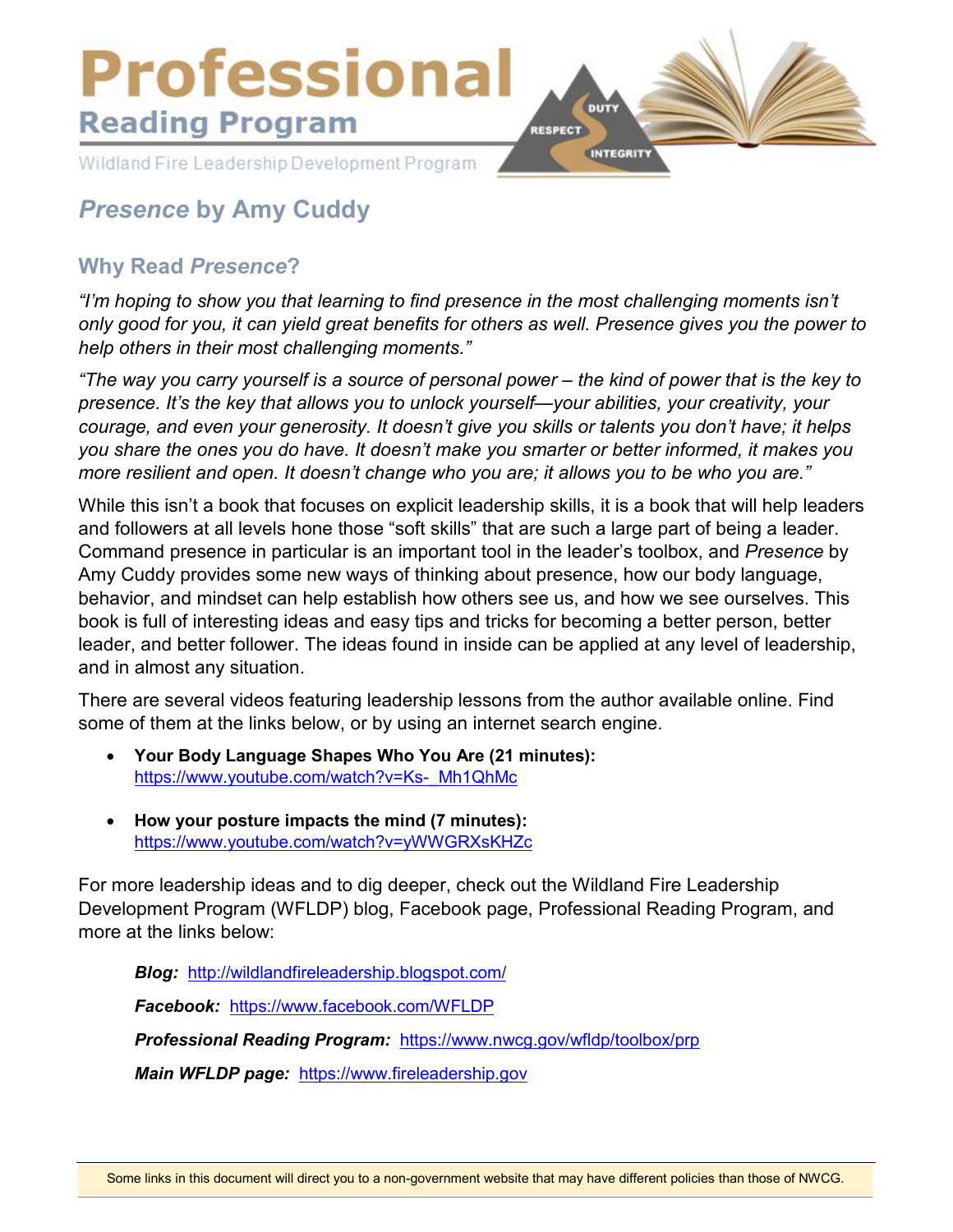# *Presence* **Discussion Questions**

# **Chapter One: What is Presence?**

How do the author's ideas about presence align with the concept of command presence in leadership? What's your personal definition of presence, or being present? How does presence relate to authenticity in a leadership setting?

#### **Chapter Two: Believing and Owning Your Story**

Have you spent any time thinking about your core values? How does your authentic self compare to any idealized values of your organization? What can you do to maintain and express your authentic self while also supporting the needs of your organization (crew, module, station, agency, department, etc.)?

#### **Chapter Three: Stop Preaching, Start Listening: How Presence Begets Presence**

How important is it to simply "show up" as a fire leader or follower? What's the relationship between trust and presence? Why is important to listen as a leader? What are the benefits of listening?

# **Chapter Four: I Don't Deserve to Be Here**

Have you ever felt like an imposter as a fire leader? How about as a follower? Did you overcome it? How? How can you use that awareness of this kind of behavior and thinking to be a more confident leader and follower?

#### **Chapter Five: How Powerlessness Shackles the Self (and How Power Sets It Free)**

What do you think about the ideas of personal power and social power? Do you agree or disagree? Why might personal power be important for leaders and follower in the wildland fire organization? How can you use this information about power to be a better leader? How about a better follower?

# **Chapter Six: Slouching, Steepling, and the Language of the Body**

How does body language influence command presence? Are you going to be more aware of body language after reading this chapter? What are some "watch out situations" for body language? Can body language send the wrong message?

# **Chapter Seven: Surfing, Smiling, and Singing Ourselves to Happiness**

What are your thoughts on the idea that bodily expressions cause emotions at some level? How do the ideas in this chapter relate to the concept of mindfulness? How can being present, mindful, focused on breathing and your body, be valuable to a leader or follower?

# **Chapter Eight: The Body Shapes the Mind (So Starfish Up!)**

How often do you find yourself assessing others based on their body language and posture? Do you ever send the wrong signals with your posture and body language? What are some things you'll think about doing differently? Were you surprised by anything in this chapter?